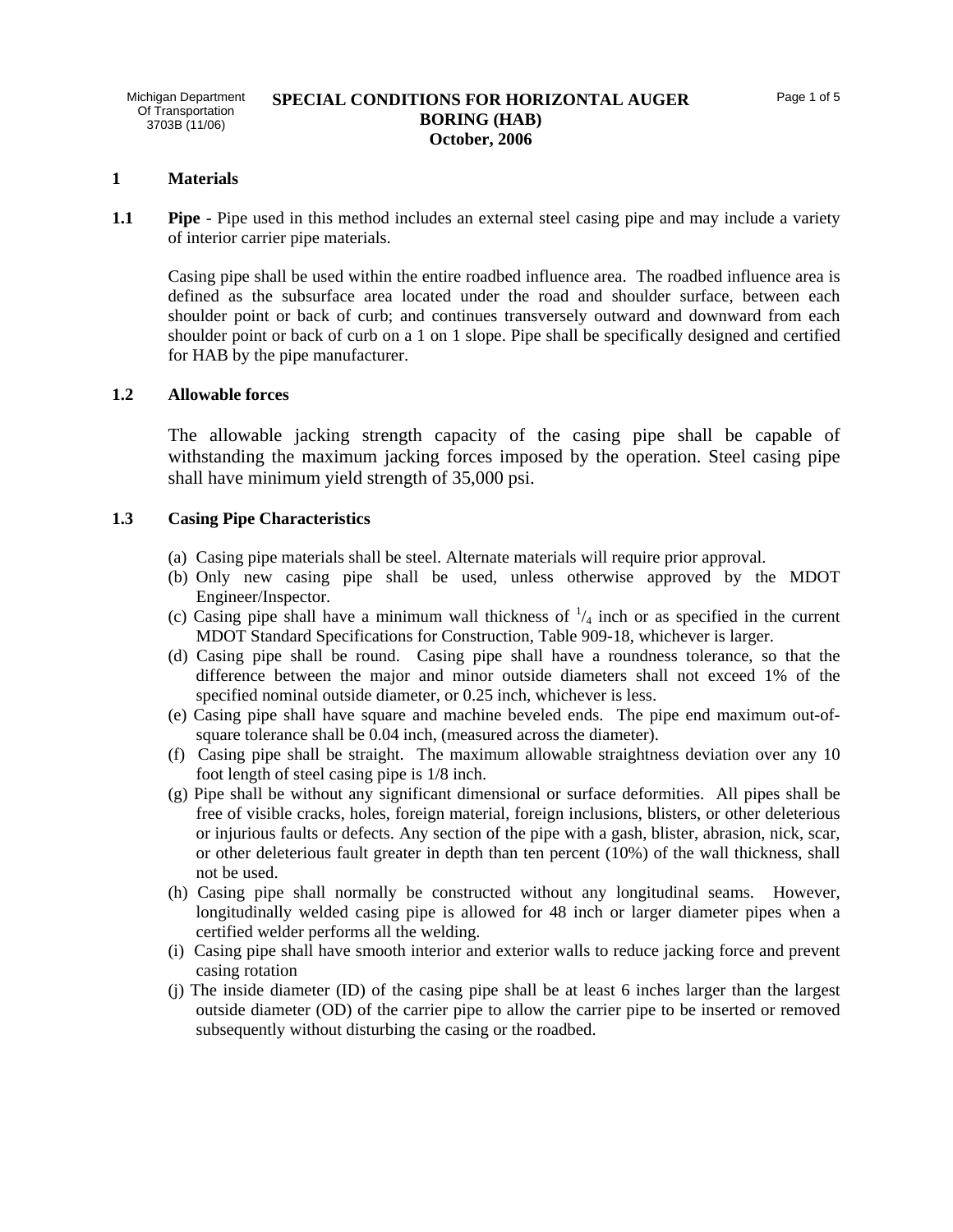**1.4 Casing Spacers - Casing spacers are required for all carrier pipes. Casing spacers shall be plastic,** fiberglass, stainless steel, or carbon steel. Normally, one spacer is adequate to support a carrier pipe length that does not exceed ten feet; otherwise, two spacers are required for longer carrier pipe lengths.

#### **2 Construction**

# **2.1 Minimum Allowable Depths**

The minimum allowable depth of a HAB installed casing pipe under the road and shoulder surface is listed in table 1. Any deviation from table 1 shall require prior approval from the MDOT Engineer/Inspector.

| Table 1 - HAB minimum installation depth under different soil conditions |
|--------------------------------------------------------------------------|
|--------------------------------------------------------------------------|

| Soil Condition | Minimum Depth (feet) |
|----------------|----------------------|
| Clayey         |                      |
| Silty          |                      |
| Sandy          | n                    |
| Gravely        |                      |

In locations where the road surface is super elevated, the minimum depth of the bore shall be measured from the lowest side of the pavement surface. In addition, a minimum 3 foot depth shall be maintained in all other features including ditch bottoms.

### **2.2 Access Pits**

- (a) Location A minimum distance, from the edge of the paved shoulder or curb, to the face of any access pit, equipment, and supplies, shall be 35 feet along freeways and limited access roadways and 25 feet along free access roadways. Any deviation from these distances shall require prior approval from the MDOT Engineer/Inspector.
- (b) Sheeting and Bracing -Sheeting and bracing shall be required whenever any part of the access pit excavation is located within the roadbed influence area. Steel sheet piling shall be furnished and installed as indicated in the current MDOT Standard Specifications for Construction, section 704. An additional earth retention structure shall be required above and below the bore hole on the drilling face of all access pits to prevent loss of material during construction.
- (c) Protection Fencing barriers shall be installed adjacent to access pits, open excavations, equipment and supplies with suitable fencing and plastic drums to prohibit pedestrian access to the work site. Equipment shall not be used as fencing to protect access pits.

#### **2.3 Lead Auger / Overcut Allowance**

A full-size auger section shall be used as the lead section of the casing. The auger shall not protrude from the leading edge of the casing. However, if soil conditions halt the movement of the casing, the auger shall be allowed to protrude not more than 3 inches in front of the casing during the boring operation.

Overcut is the annular space between the excavated hole and the outside diameter of the casing pipe. The allowable overcut diameter is one inch greater than the casing pipe radius.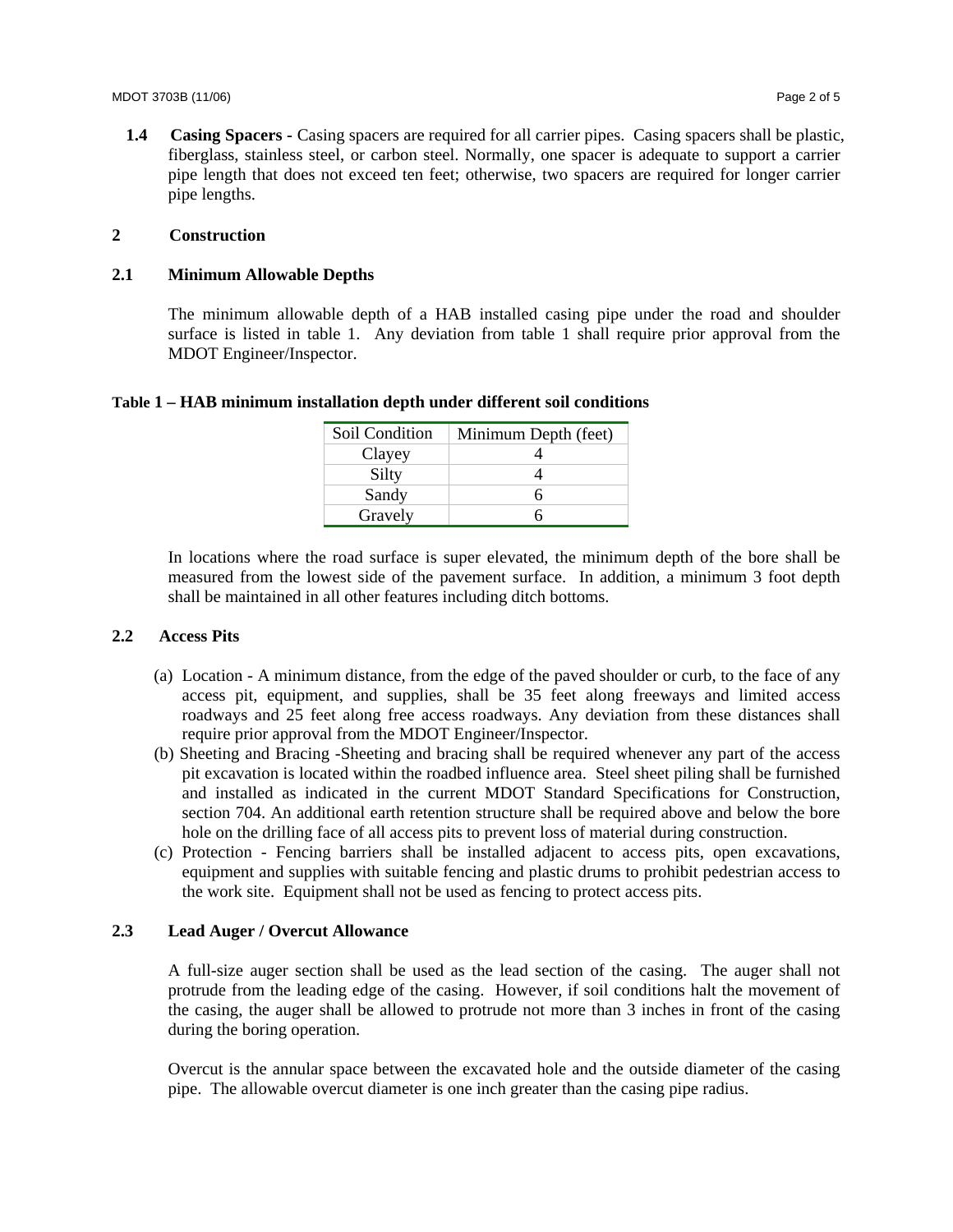## **2.4 Watertight Joints**

Water tight pipe joints are required to ensure the integrity of the roadbed. Casing pipe shall be constructed to prevent water leakage or earth infiltration throughout its entire length.

# **2.5 Lubrication Fluids**

- (a) Lubrication fluids are specifically required for this method regardless of the soil conditions. Any deviation from the use of lubrication shall require prior approval from the MDOT Engineer/Inspector.
- (b) Lubrication fluids, consisting of a mixture of water and bentonite or bentonite/polymer, shall be used in the annular space between the casing being installed and the native soil. Lubrication may also be used inside the casing pipe to facilitate spoil removal.
- (c) Grease is not allowed for use as lubrication for this purpose.
- **2.6 Pipe locating and tracking -** One of the following tracking, locating, and guidance systems shall be used, unless an alternate is approved by the MDOT Engineer/Inspector.
	- (a) Waterline system.
	- (b) Mechanical control head.
	- (c) Electronic (inertial) control head.
	- (d) Walkover system.
	- (e)Laser guided tunnel attachment.
	- (f) Laser guided pilot rod.

## **2.7 Settlement/Heaving Monitoring**

- (a) This method shall be performed in a manner that will minimize the movement of the ground in front of, above, and surrounding the HAB operation; and will minimize subsidence of the surface above and in the vicinity of the boring. The ground shall be supported in a manner to prevent loss of ground and keep the perimeter and face of the boring stable at all times, including during shutdown periods.
- (b) Potential heave or settlement shall be monitored at each shoulder point, edge of pavement, the edge of each lane (or centerline for two lane roads), and otherwise at 50 foot intervals along the pipe centerline.
- (c) A survey shall be performed one day prior to initiating this operation at each required monitoring location. A similar survey shall then be performed at each location, on a daily basis, until the permitted activity has been completed. All survey readings shall be recorded to the nearest one-hundredth (0.01) of a foot. Digital photographs of the pavement conditions shall also be taken prior and after the pipe installation.
- (d) All operations shall stop immediately whenever monitored points indicate a vertical change in elevation of 1/2 inch or more, or any surface disruption is observed. The Contractor shall then immediately report the amount of settlement to the MDOT Engineer/ Inspector.

# **2.8 Ground Water Control**

(a) Dewatering shall be conducted whenever there is a high ground water table level to prevent flooding and facilitate the operation. The water table elevation shall be maintained at least 2 feet below the bottom of the casing at all times. When needed, dewatering *may* be initiated prior to any excavation.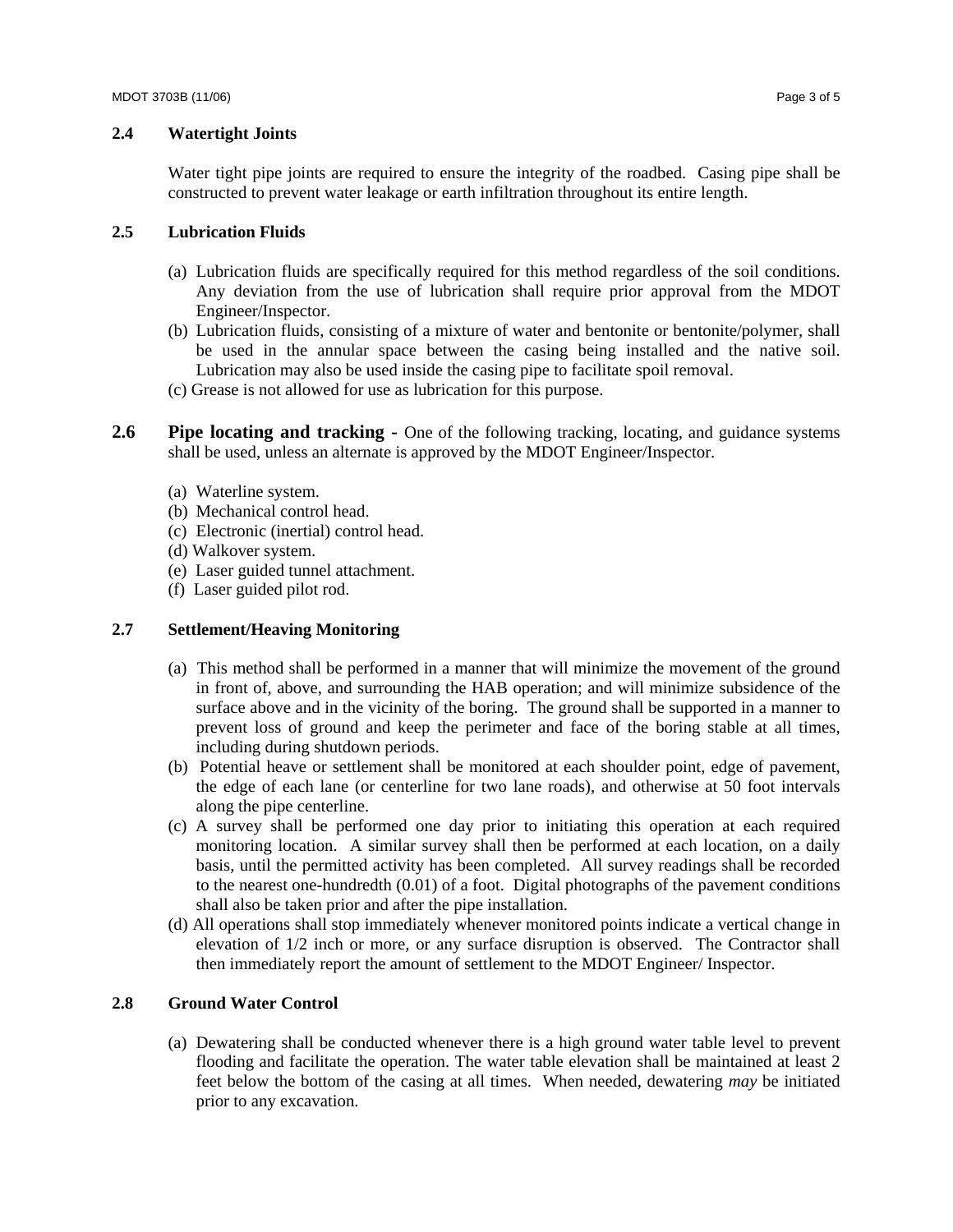- (b) Minor water seepage or pockets of saturated soil may be effectively controlled through bailing or pumping. This control shall be accomplished without removing any adjacent soil that could weaken or undermine any access pit, its supports, or other nearby structure.
- (c) Larger volumes of ground water shall be controlled with one or more well points or with staged deep wells. Well points and staged deep well pumping systems shall be installed and operated without damage to property or structures, and without interference with the rights of the public, owners of private property, pedestrians, vehicular traffic, or the work of other contractors. Any pumping methods used for de-watering and control of ground water and seepage shall have properly designated filters to ensure that the adjacent soil is not pumped along with the water. Well diameter, well spacing and the pump's pumping rate, shall provide adequate draw down of the water level. Wells shall be located to intercept ground water that otherwise would enter the access pit excavation and interfere with the work. Upon removal of a well, the hole shall be filled and grouted according to the specifications identified in MDOT's flowable fill special provision, and MDOT's Plugging Drill Holes special provision.
- (d) Existing storm sewers shall only be used to discharge water from the dewatering operation in accordance with a permit obtained from the appropriate storm sewer owner. Filters or sediment control devices shall be required to ensure that the existing system is not adversely affected by construction debris or sediment.
- (e) If grouting is used to prevent ground water from entering the area of the access pit, the grouting shall be installed without damage to property or structures and without interference with the rights of the public, owners of private property, pedestrians, vehicular traffic, or the work of other contractors. The material properties of the grout shall conform to the specifications identified in MDOT's flowable fill special provision.

# **2.9 Failure**

- (a) Should anything prevent completion of this operation, the remainder of the pipe shall be constructed and/or abandoned by methods approved by the MDOT Engineer/Inspector.
- (b) Abandonment of any component of the installation shall only be allowed as approved by the MDOT Engineer/Inspector.

# **2.10 Contamination**

When an area of contaminated ground is encountered, all operations shall stop immediately, and shall not proceed until approved by the MDOT Engineer/Inspector. Any slurry shall be tested for contamination and disposed of in a manner, which meets Local, State and/or Federal requirements.

# **2.11 Bulkhead**

Casing ends shall be enclosed or bulkheaded with a commercial grade concrete, or approved alternate to seal the ends to prevent water leakage or earth infiltration. The concrete shall extend longitudinally into the pipe end opening to create a minimum one foot thick bulkhead barrier, or as required by permit. MDOT Engineer/Inspector may allow rubber bulkheads in special situations.

## **2.12 Work Site Restoration**

(a) Access pits and excavations shall be backfilled with suitable material, and in a method approved by the MDOT Engineer/Inspector. Any embedded supports shall be removed